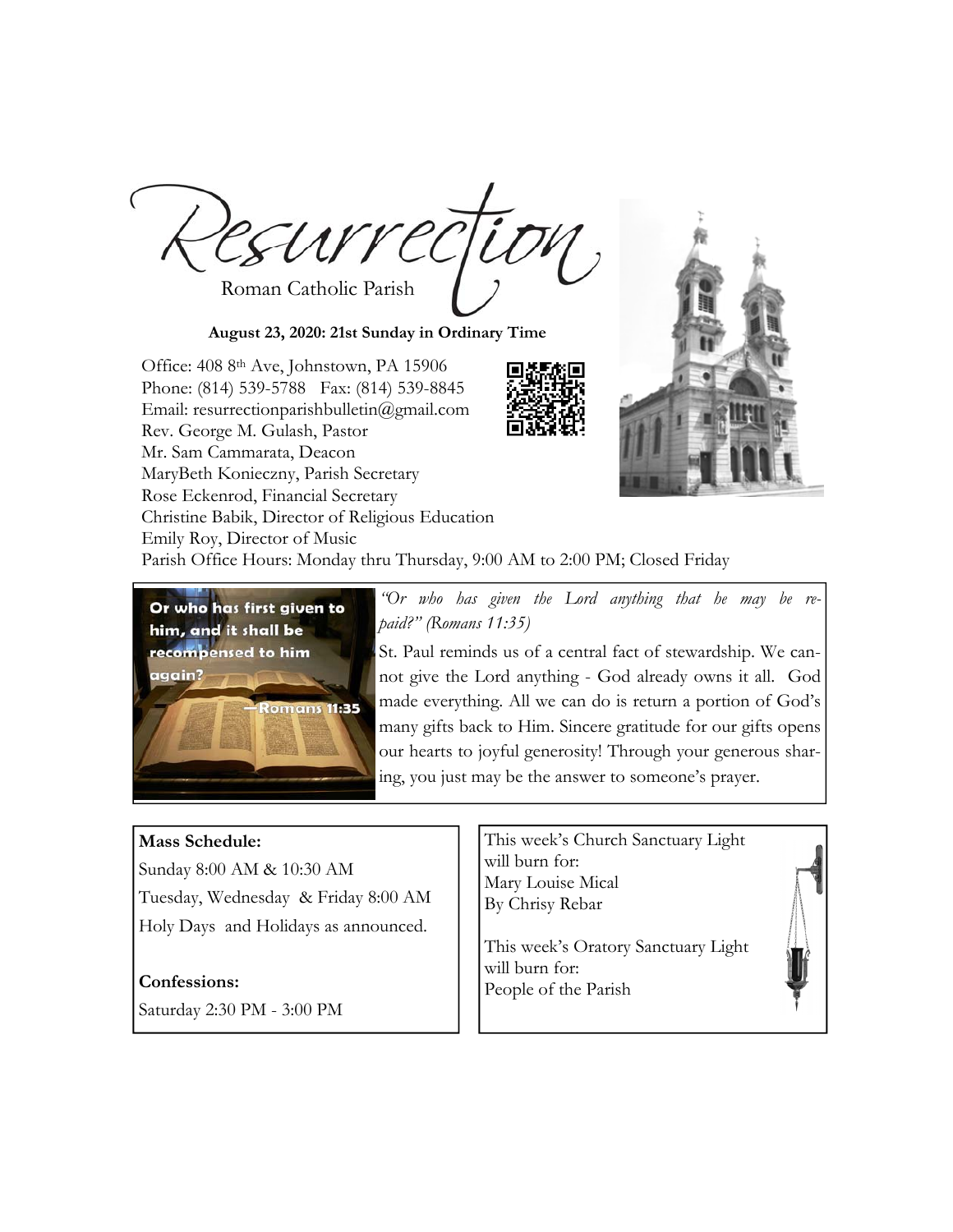## **WEEKLY MASS SCHEDULE ‐ SUNDAY, AUGUST 23, 2020 ‐ 21ST SUNDAY IN ORDINARY TIME**

| <b>DATF</b>                                                        | <b>TIMF</b>                | <b>INTENTION</b>                                                                                                        |
|--------------------------------------------------------------------|----------------------------|-------------------------------------------------------------------------------------------------------------------------|
| Sunday, August 23<br>21 st Sunday in Ordinary Time                 | 8:00 AM<br>$10:30$ AM      | Mary Louise Mical By Bill and Sandy Karas<br>Helen "Honey" Venglarchik By Theresa Conway                                |
| Monday, August 17                                                  | <b>NO MASS</b><br>12:15 PM | Rosary (Oratory)                                                                                                        |
| Tuesday, August 18                                                 | 8:00 AM                    | Tom Slusser<br>By Wife, Judy; Son, Tom and Grandson, Hagen                                                              |
| Wednesday, August 19<br>St. John Eudes                             | $8:00$ AM                  | Margaret Stofa<br>By Joanne Mayancsik                                                                                   |
| Thursday, August 20<br><i>St.</i> Bernard                          | <b>NO MASS</b>             |                                                                                                                         |
| Friday, August 21<br>$St$ Pius X                                   | 8:00 AM<br>12:15 PM        | Stephen Buksa<br>By John and Marge Ryba<br>Rosary (Oratory)                                                             |
| Saturday, August 22<br>The Queenship of the Blessed<br>Virgin Mary | <b>NO MASS</b>             |                                                                                                                         |
| Sunday, August 23<br>21 st Sunday in Ordinary Time                 | $8:00$ AM<br>10:30 AM      | Ronald L. Kuchinsky By Brother, John J. Kuchinsky<br>Deceased Members of the Gajewski Family<br>By the McKissick Family |

**WEEKLY CONTRIBUTIONS:** Envelope Holders: Adult: 451 Children: 15 Total: 466 August 16, 2020 Weekly Envelopes Used: Adults: 142 Children: 13 Total: 155 Weekly Offertory Envelopes: Adults: \$3,179.00 Child: \$27.00 Total: \$3,206.00 Assumption (Adult): \$363.00 Assumption (Child): \$2.00 Assumption Total: \$365.00

Loose: \$55.00 Ascension \$10.00 Pentecost \$10.00 Candles: \$87.00 Poor Box: \$19.00 Build. and Maint.: \$75.00 Utilities: \$185.00 Retired Priests Medical \$30.00

TOTAL COLLECTION: \$4,042.00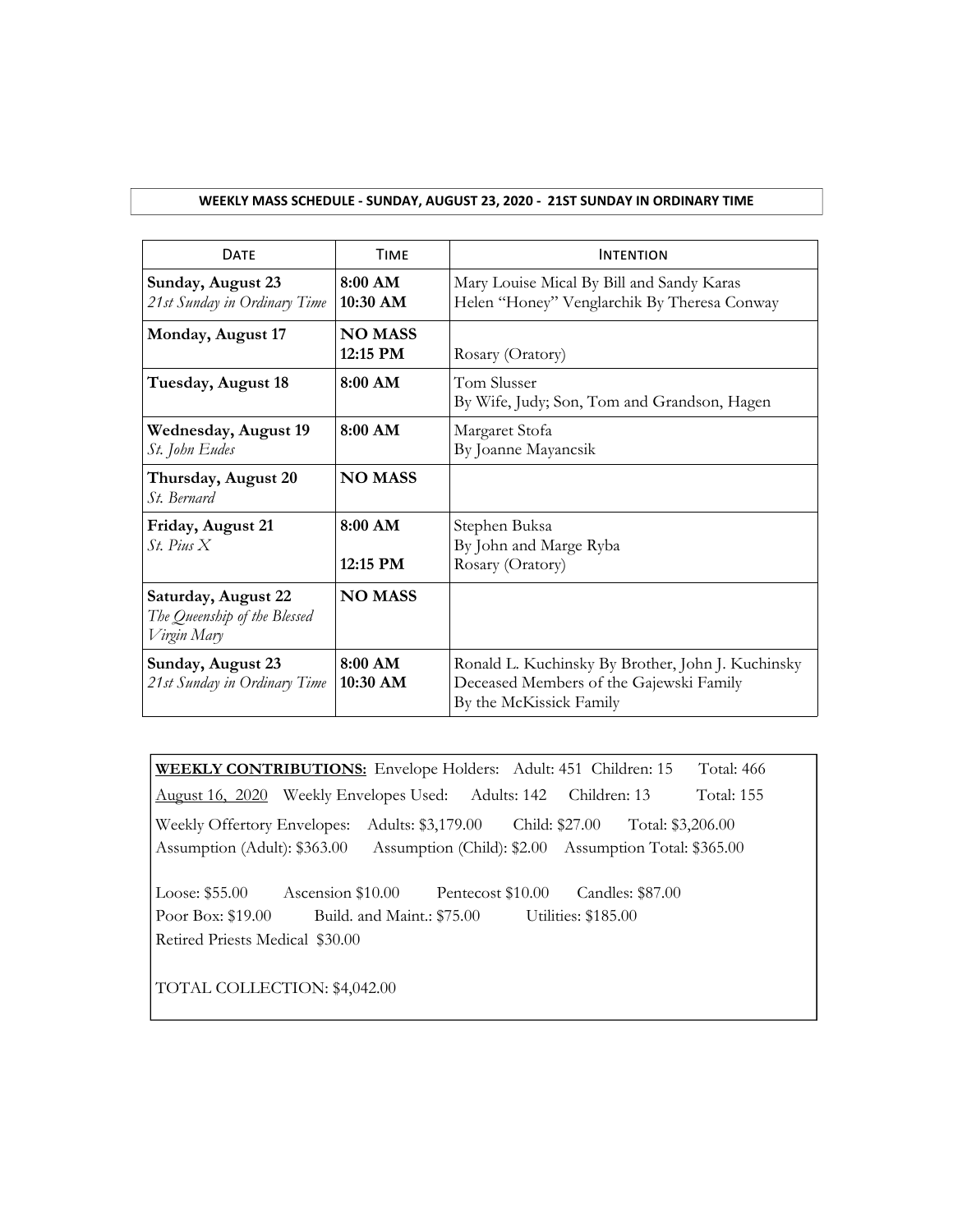# **Resurrection Parish Calendar of Events**

**Monday, Aug. 24** Candy and Supplies Sale The Sweet Shoppe 9:00 AM to 2:00 PM

**Tuesday, Aug. 25** Candy and Supplies Sale The Sweet Shoppe 12:00 PM to 5:00 PM Parish Council Meeting 6:30 PM Oratory Hall

**Thursday, Aug. 27** Candy and Supplies Sale The Sweet Shoppe 9:00 AM to 2:00 PM

**COLLECTION COUNTERS: To our current collection counters,** If Parish Chews... you would like to continue to help count the collection please contact MaryBeth at the Parish Office, 539-5788, ext. 4. We would like to get back to a normal schedule. Please remember that masks are required and social distancing will be practiced.

**THE SWEET SHOPPE (539-6502):** Our "Easter in August" Candy and Supplies Sale continues with candy and supplies on sale at discounted prices, 10% to 50% off. **We will be open August 24, 25, and 27 (Closed on Wed., August 26). Hours will be as follows: 9:00 AM to 2:00 PM on Mon. and Thurs.; Noon to 5:00 PM on Tues..** You must wear face masks and practice social distancing.

**THE PARISH COUNCIL** will meet on **Tue., Aug. 25** at 6:30 PM in the **Oratory Hall**. Parishioners are welcome. We will ensure everyone's safety by social distancing.

**LABOR DAY SPECIAL TICKETS** have all been sold. Thank you for your wonderful support of this Parish Fundraiser. The profit for the Parish will be \$2,500. Remember to watch for your winning number beginning Tuesday, September 1st. *Chris Falduto*

**RESURRECTION GOLF OUTING RESULTS:** Our Resurrection Golfers had their 3rd golf outing at Oakbrook Golf Course on August 12. We had 23 players and the results are as follows: First Place with -1 (35): Lucas Turner, Laura Thomas, Mike Turner and Bonnie Turner; 2nd Place with Even (36) Pat Barrett, Bill Alberter, Tony Mondi and Nick Strosser; 3rd Place with  $+1$  (37) was a card off with 4 groups and the 3rd place winners were Dave Hamryszak, Ed Zapola, Rich Pavic and Justin Pavic. Other players were; Jason Thomas, Evan Thomas, Keith Thomas and Dan Thomas as Team #l. Team #4 was Cathy Popovich, Ken Popovich, John Cislo and Chris Jimerson. Team #6 was Randy Lear, Linda Lear and Jim Kopriva. Our next outing will be September 9, 2020.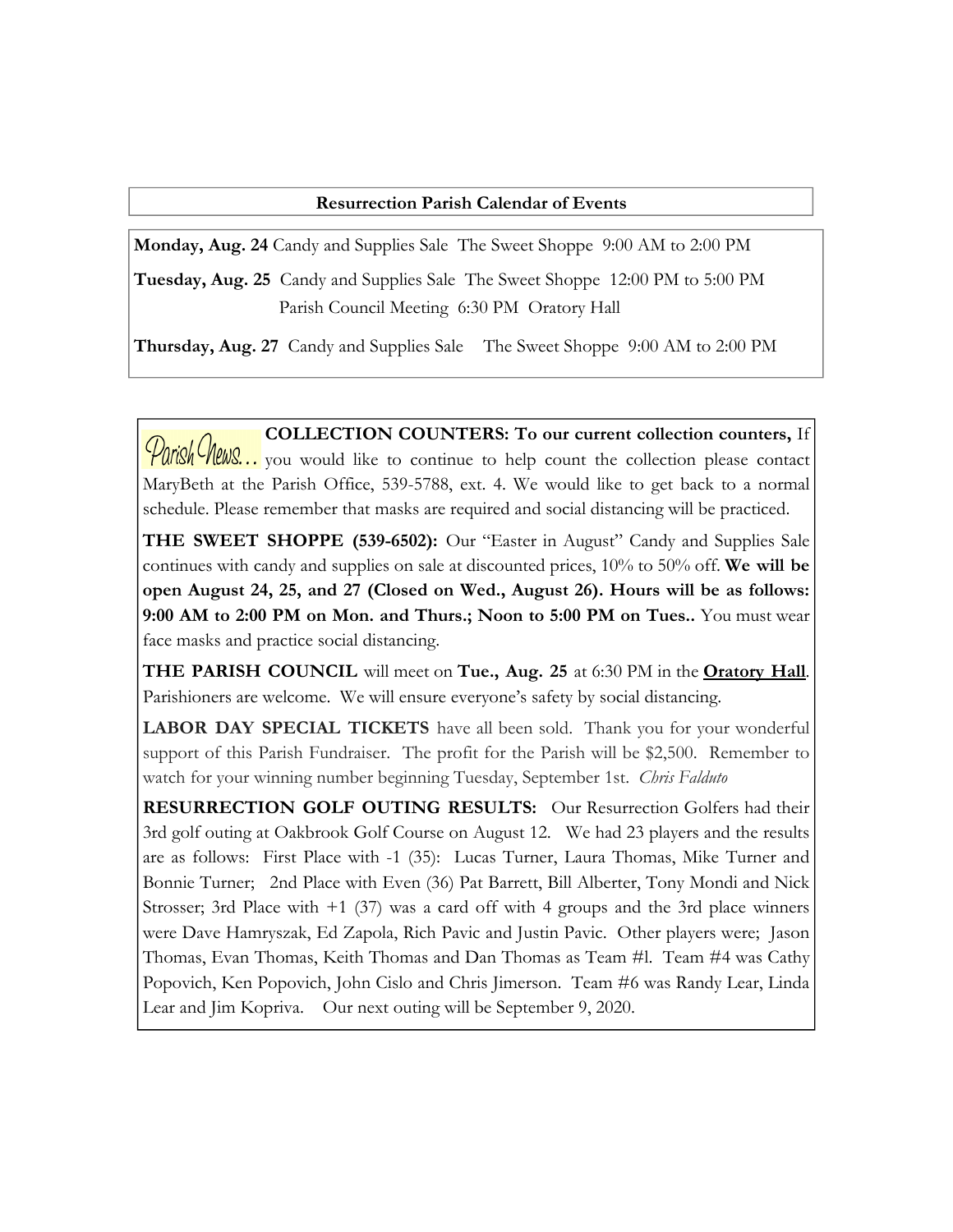**RESURRECTION GOLFERS:** Our next golf outing is Wednesday evening September 9, 2020. Cost will be \$25.00 which includes 9 holes of golfing with cart. A scramble format will be played and after golfing, Oakbrook's grill room will be serving hamburger's. Please call me at 532-6567, before September 7 to reserve your spot or if you have any questions. Thank you. Pat Barrett

**MASS SCHEDULE:** Even though there is currently no obligation to attend Mass, our normal weekly Mass schedule has resumed, Sundays at 8:00 AM and 10:30 AM; Tuesday, Wednesday and Friday at 8:00 AM. We will have limited seating to ensure social distancing. If you would like to attend WEEKEND MASS, you are asked to PLEASE call MaryBeth to make a reservation at the Parish Office, 539-5788, ext. 4, **Monday thru Thursday, 9:00 AM to 2:00 PM (Reminder...Parish Office is closed on Friday)**. If you leave a message, please be sure to leave the Mass you would like to attend and the number of people who will be attending. No reservation is needed for weekday Masses. Reminder, masks must be worn and may only be removed to receive Holy Communion.

**THE PARISH OFFICE CONTINUES TO BE CLOSED TO THE PUBLIC.** To speak to someone from the Parish Office, call 814-539-5788.

**CATHOLIC MINISTRIES DRIVE: From now on, please make Catholic Ministries Drive checks payable to the Diocese of Altoona-Johnstown. Please mail all C.M.D. donations to the Diocese of Altoona-Johnstown, P.O. Box 409, Hollidaysburg, Pa. 16648.** All donations received beyond our parish target amount will be used for the needs of Resurrection Parish.

**ARISE:** Our Arise sessions will be different this year. Each group leader will decide what will work best for their group; meetings in person, via zoom, or another method. I will be ordering books soon. Any questions, call Barb Dryzal, 536-3961.

**THE ORATORY** is open to the public on Mondays and Fridays from Noon until 1:00 PM for recitation of the ROSARY. Please remember to wear your masks if attending. We will also practice social distancing. A schedule of Rosary Leaders is as follows:

| <b>Monday</b>                  | <b>Friday</b>          |
|--------------------------------|------------------------|
| Aug. 24 - Fran Findley         | Aug. 28 - Janet Yuras  |
| Aug. 31 - Deacon Sam           | Sept. 4 - Pat Barrett  |
| Sept. 7 - Labor Day, No Rosary | Sept. 11 - Chris Rebar |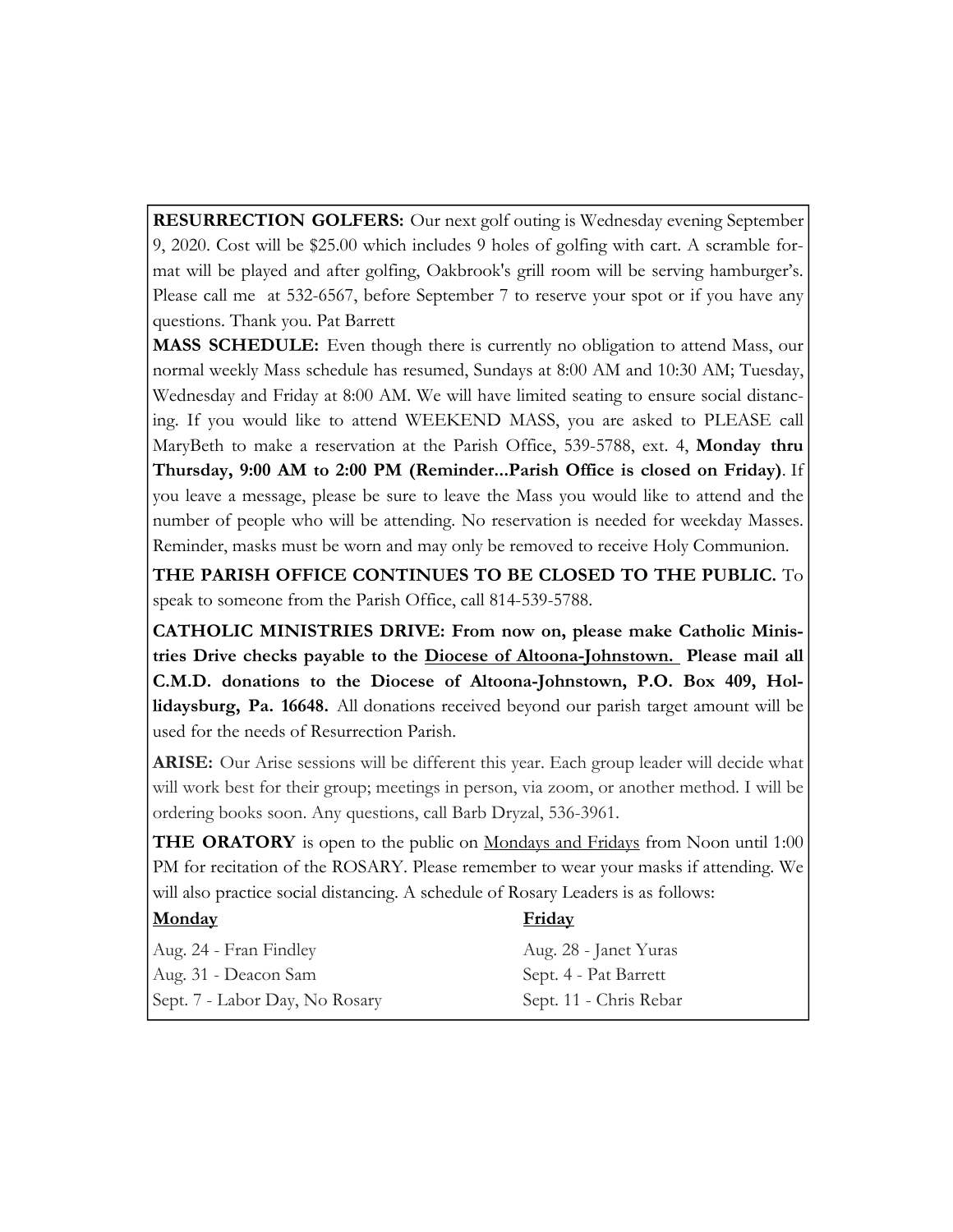

PARENTS/GUARDIANS, we are all aware this year has given us many challenges. Looking ahead to the fall, Religious Education will be beginning again. We realize you have had many discussions with regard to masks, social distancing and other concerns. Many of those same concerns are going to be part of our religious educa-

tion program. We realize that we may be under restrictions beyond our control. Plans for this year for K-8, we will be using a family-based approach that can work smoothly if we are interrupted again. We will meet on a monthly basis and instruct parents on that month's lesson. Our grades 9-11 young people will be using a text/video series. They will also meet on a monthly basis. Registration will be \$20 per child, which will basically cover the cost of the new books. Registration Forms can be found on the Resurrection Parish website or at the Parish Office. Please fill out the registration form & return to the Parish office or in the collection by August 26. Please register as soon as possible.





**OUTDOOR MASS** will be celebrated at Holy Cross Cemetery in Jerome each Sunday evening at 6:00 PM, concluding on September 6. Holy Cross Cemetery is located right off Route 219 (when exiting the Jerome exit of Route 219, make a right onto Route 601, make

another right onto Maple Springs Road (right across from Dollar General Store), go around a sharp turn. The cemetery is straight ahead on your left just after Maple Spring Church of the Brethren). In case of inclement weather, Mass will be celebrated at St. Anne Church in Davidsville. The Mass is a collaborative effort between the parishes in Central City, Boswell and Davidsville. All are welcome.

**PRO LIFE VIGIL:** Every Thursday from 3:00 PM - 4:00 PM we hold a prayer vigil across from the Franklin Street Planned Parenthood facility here in Johnstown. For more information, call Gale at 539-0155.